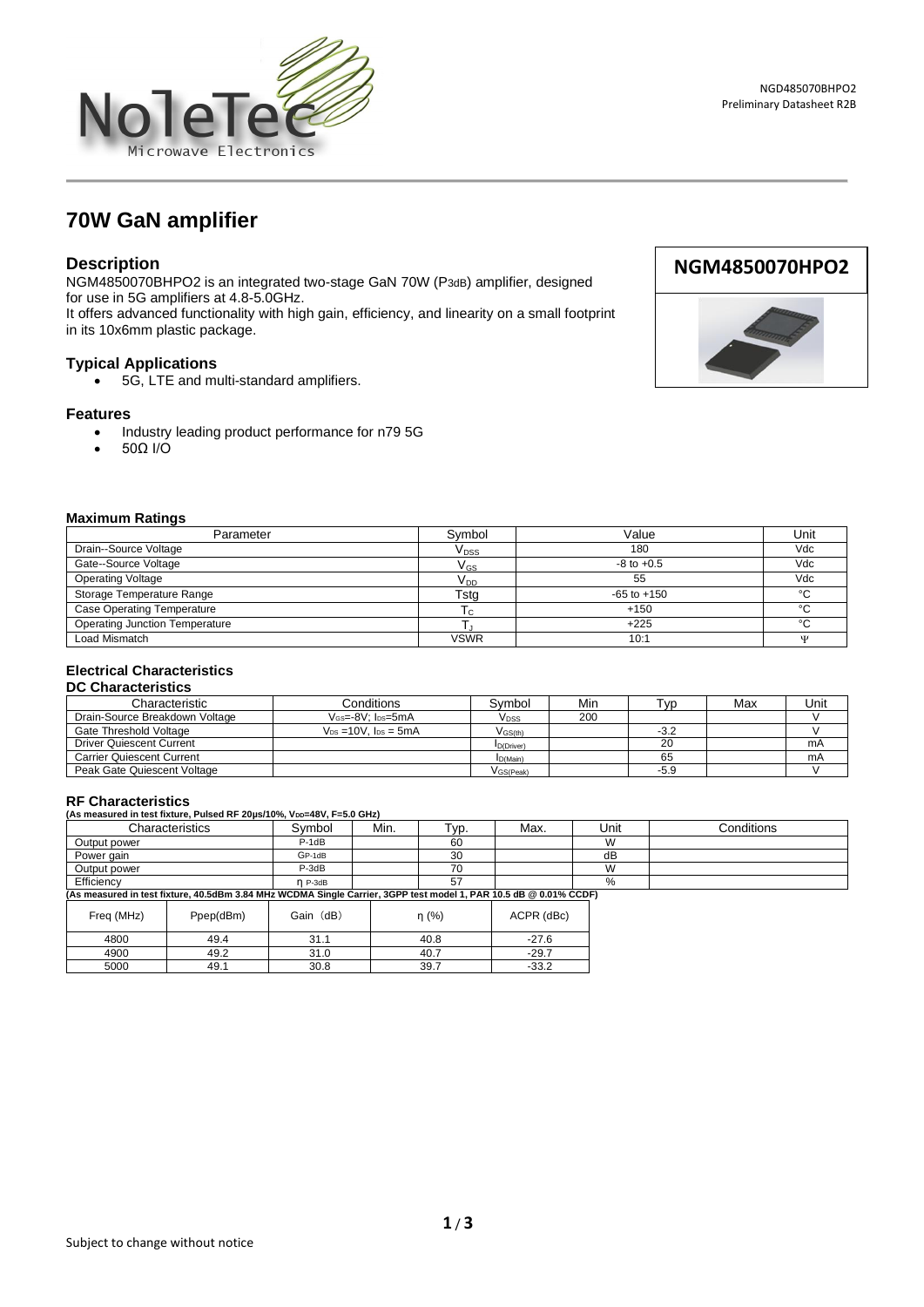

#### **Performance as measured in test fixture.**



#### **Functional block diagram and package pinning**



| Pin                                     | <b>Symbol</b>   | <b>Description</b>                                                                                                                   |  |  |
|-----------------------------------------|-----------------|--------------------------------------------------------------------------------------------------------------------------------------|--|--|
|                                         | VD1             | Driver amplifier Drain bias                                                                                                          |  |  |
| 4                                       | VG1             | Driver amplifier Gate bias                                                                                                           |  |  |
| 6                                       | <b>RFIN</b>     | $RF 50\Omega$ Input                                                                                                                  |  |  |
| 11                                      | VG3             | Carrier amplifier Gate bias                                                                                                          |  |  |
| 16                                      | VD <sub>3</sub> | Carrier amplifier Drain bias*                                                                                                        |  |  |
| 19                                      | <b>RF OUT</b>   | $RF 50\Omega$ output                                                                                                                 |  |  |
| 27                                      | VD <sub>2</sub> | Peak amplifier Drain bias*                                                                                                           |  |  |
| 32                                      | VG <sub>2</sub> | Peak amplifier Gate bias                                                                                                             |  |  |
| 3,8-10,14-15,17,21,22,24,26,28,29,33-35 | NC.             | No connection internally. May be connected to PCB ground                                                                             |  |  |
| 2,5,7,12,13,18,20,23,25,30,31,36        | <b>GND</b>      | Internal ground, recommended to be connected to PCB                                                                                  |  |  |
| Package backside base                   | <b>GND</b>      | Ground. Must be connected to PCB ground and soldered atop copper<br>coin or tightly stitched filled vias for adequate heat transfer. |  |  |

**\* Peak and Carrier Drain bias is internally connected and can be fed from either or both sides.**